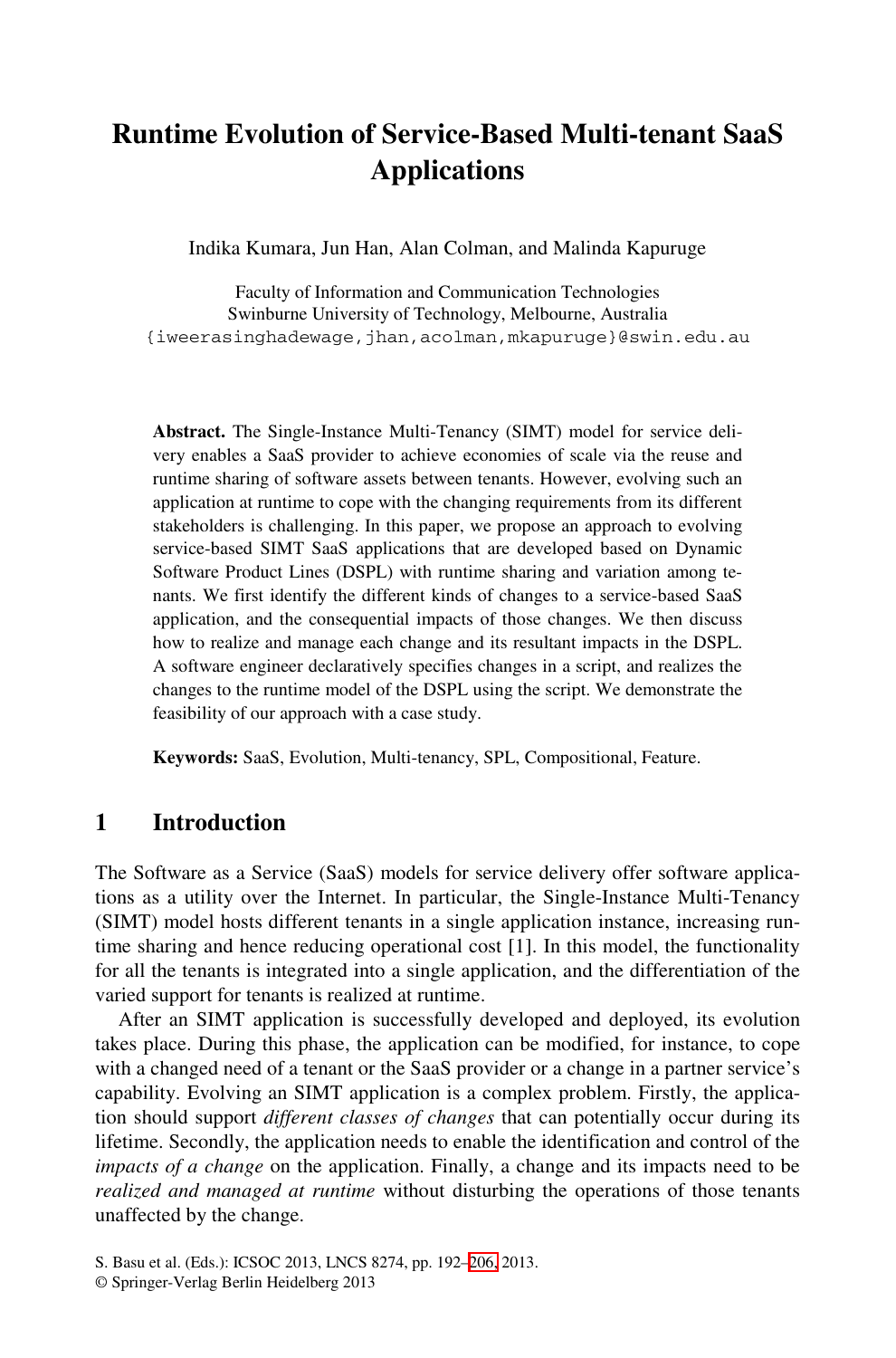To date, there is little support for runtime evolution of a multi-tenant SaaS application [2-4]. Some efforts have considered such issues as tenant on-boarding [2] and tenant-specific variations [3, 4]. However, they do not sufficiently support two key activities of change management [5]: identifying a change and its impacts, and designing and implementing the change and impacts.

In [6], we have proposed to realize a service-based SIMT SaaS application as a Service-Oriented Dynamic Software Product Line (SO-DSPL) that supports runtime sharing and variation across tenants/products. Our approach utilizes the DSPL's capability to share and differentiate product features, but all achieved at *runtime*.

In this paper, we discuss the above-mentioned *two key activities of change management* (main contributions) for service-based SIMT applications developed using our product line based model. We first identify the different types of changes to our SO-DSPL and their potential impacts. Second, we discuss our approach to realizing each change and managing each change impact. In particular, we support the identification of the potential impacts of a change on the products (tenants), and the management of such impacts without disturbing the operations of the unaffected products. An initial modification and its consequential impacts can be specified and realized through the runtime representation of the product line created based on the *models@runtime* concept [7]. With a case study that implements common SPL evolution scenarios, we demonstrate the feasibility of our approach. We analyze the case study results to assess change impacts and the programming effort for the scripts that specify changes. We also quantify the time taken to realize such changes at runtime.

In this paper, we start by providing the motivation, background, and overview of our approach to realizing an SIMT application as an SO-DSPL (Sections 2, 3, and 4). Section 5 presents our approach to the identification and management of the runtime changes and their impacts. In Sections 6 and 7, we discuss our prototype implementation and evaluation results respectively. Section 8 presents related work, and Section 9 concludes the paper while providing directions for future research.

### **2 Motivating Scenario and General Requirements**

To motivate this research, let us consider a business scenario from SwinRoadside, a company offering roadside assistance to its customers such as Travel Agencies (TA) and Truck Sellers (TS) by utilizing external partner services such as Garage Chains (GC) and Towing Companies (TC). SwinRoadside manages both the roadside assistance business and the supporting IT infrastructure, which adopts the *SIMT SaaS model*. The customers use their own variants of this roadside assistance service to serve their users such as travelers and truck buyers. In this IT-enabled business scenario, we can identify three key requirements for SwinRoadside.

*(Req1) Runtime Sharing with Variations.* To achieve economies of scale, SwinRoadside expects to share the roadside business process and services across its customers (tenants). However, these customers have varying needs. For instance, TA1 needs onsite vehicle repair and accommodation, while TS1 prefers repairing at a garage. SwinRoadside needs to support sharing with variations at runtime.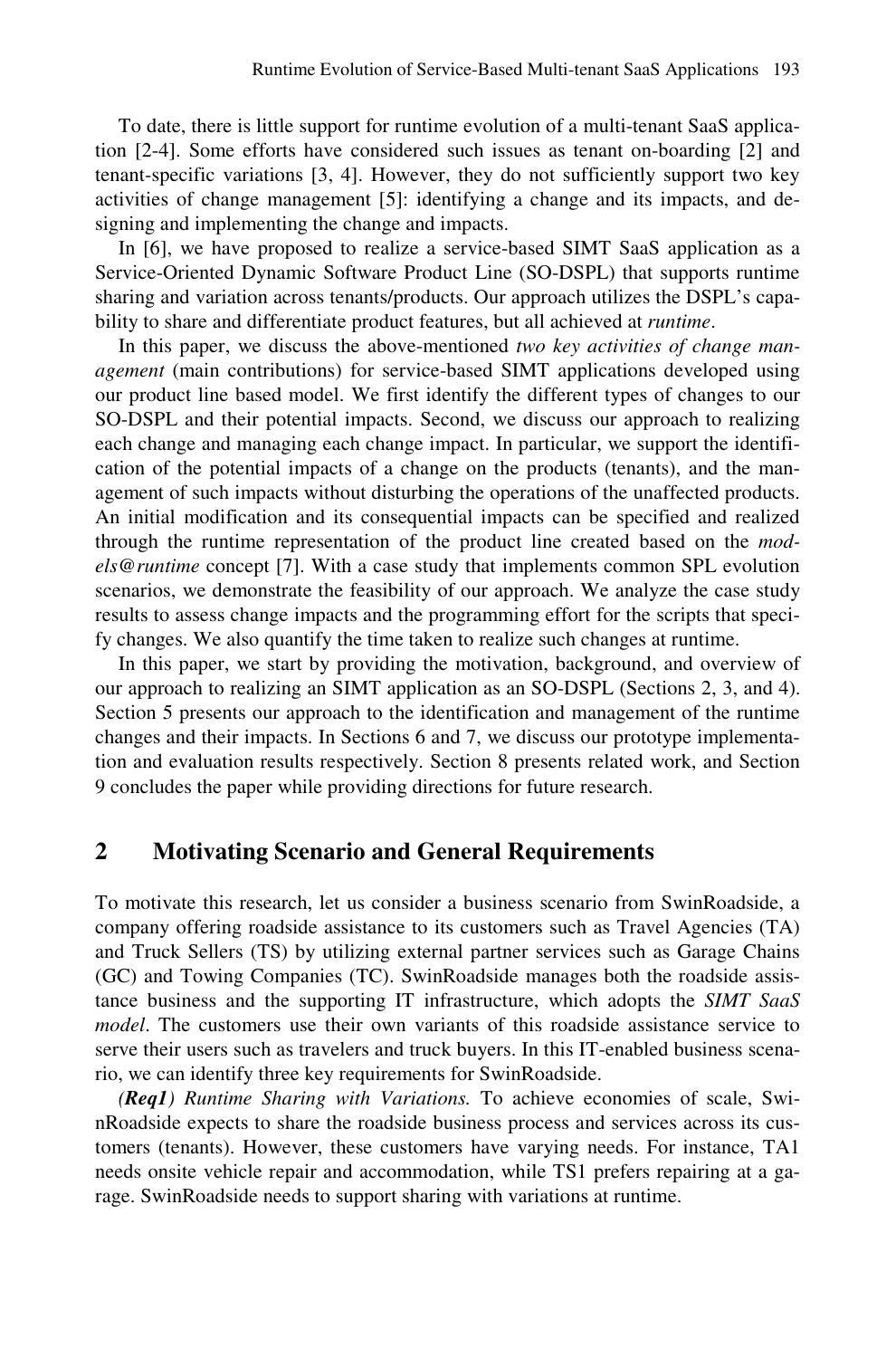*(Req2) Managing Runtime Changes to the SaaS Application.* The requirements of the tenants, the SaaS provider, and the external services can change over time. For instance, six months into operation, TA1 needs support for renting a vehicle instead of accommodation, as travelers prefer continuing their journey. After one year, SwinRoadside decides to enhance repair notification by supporting the direct notification of a motorist by the garage. The towing company starts to offer accident towing that SwinRoadside and some of its customers want to utilize. The roadside application needs to evolve at runtime to respond to or utilize these changes.

*(Req3) Managing Change Impacts.* A change in the roadside process can affect the application as well as individual tenants. For example, modifying the towing capability to tow a rented vehicle (for TA1) can affect TS1 that uses it to tow a vehicle to a garage. The roadside application needs to identify and control these impacts.

## **3 Software Product Lines and Feature Model**

An SPL is a family of software systems developed from a common set of core assets [8]. Compared to an SPL, a dynamic SPL (DSPL) creates and adapts products at runtime [9]. The realization of a variant-rich application with the SPL approach can yield significant improvements in business drivers such as time to market, cost, and productivity. There are two main ways to implement an SPL: *annotative approach* and *compositional approach* [10]. The former embeds the features of the SPL in the application code using explicit annotations (e.g., '#ifdef' and '#endif' statements of C style) or implicit annotations (e.g., hooks or extension points), supporting fine-grained variability, but reducing flexibility and maintainability [10]. The latter realizes the features as modular units and creates products by composing these modular units. It can potentially reduce the aforementioned drawbacks of the annotative approach [10].

A feature model [11] captures the commonality and variability in a product line at a higher abstraction level. It supports activities such as asset development and product creation. Figure 1 shows the cardinality-based feature model [12] for the motivating example. The *Composed of* relationship arranges features in a *hierarchy*. For instance, the features *Accommodation* and *TechAdvice* are the children of *ExtraServices*. The feature cardinality specifies how many instances of a feature can be included in a feature configuration or product. The cardinality of an *optional* feature is [0-1], and that of a *mandatory* feature is [1-1]. The cardinality of a feature group specifies how many features the group can include. For example, the group cardinality ([1-2]) of *ExtraServices* implies that *at least one* of its two children must be selected. The constraints define dependencies among features. For instance, the constraint *AtGarage includes Tow* indicates that if *AtGarage* is selected, *Tow* must also be selected. By selecting the features respecting these constraints, a feature configuration is created.



**Fig. 1.** The feature model for the motivating example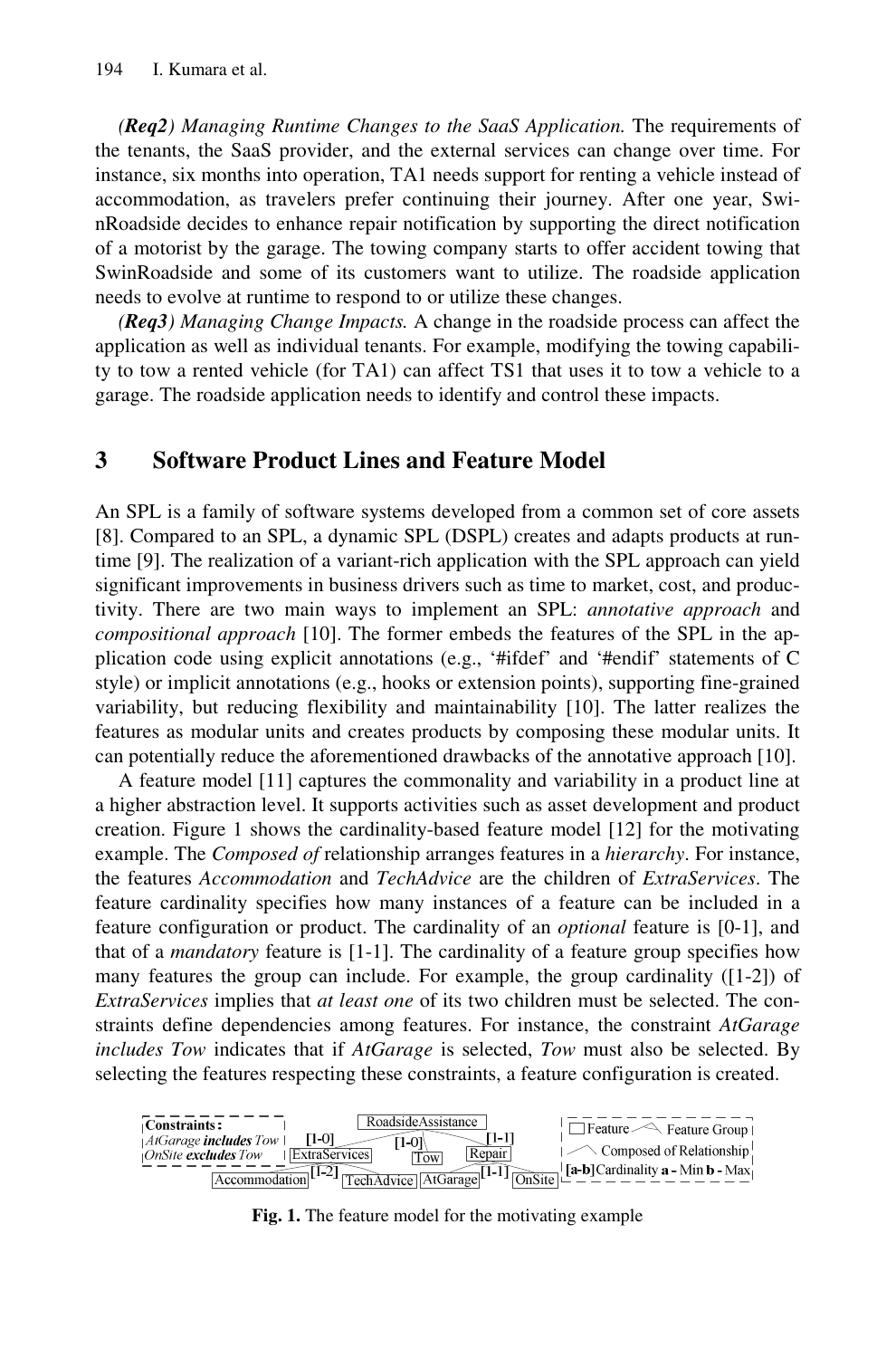## **4 Product Line-Based Realization of SIMT SaaS Applications**

**Design-Time Representation**. In [6], we have introduced a service-oriented DSPL (SO-DSPL) based approach to realizing service-based SIMT SaaS applications that supports runtime sharing among products/tenants while allowing product/tenantspecific variations (*Req1*). This section provides an overview of our DSPL based approach, which comprises four layers, as shown in Fig. 2(a).

At the bottom is the *service asset layer*, including all the partner services used by the product line or SaaS application. The *structure layer* provides an abstraction over *service assets* and their interactions needed to realize the *features* of the product line. The *roles* are abstract representations of service assets (referred as *players*), making roles and players loosely coupled. The *contracts* capture the allowed interactions between the players playing roles, and make roles loosely coupled. The *role-contract topology*, consisting of roles and contracts, models the structure of the product line. A role defines its *responsibility* as a set of *tasks* that encapsulate the *capabilities* of a service. A contract consists of a set of *interaction terms*, defining the allowed interactions between the relevant roles (players). The input and output of a task are defined based on interaction terms. Messages flow between services via roles and contracts.

Consider the structure layer for the motivating example (see Fig.  $2(a)$ ). The rolecontract topology comprises the roles MM, SC, HC, GC, TC and the contracts among them. The role GC, an abstract garage service, is realized by the service (player) FastRepair. The role SC represents the Support Center and is realized by the service 24by7. The contract SC\_GC defines the expected interactions between the players 24by7 and FastRepair in playing the roles SC and GC. Lines 13-14 in Fig. 3 show the task *tRepair* of the role GC. The task's input (*UsingMsg*) uses the interaction *iOrder-Repair* from SC. Its output (*ResultingMsg*) refers to the interactions *iPayRepair* to SC and *iAckRepair* to *MM* (representing the member, i.e., the user or motorist).



**Fig. 2.** (a) An overview of the SO-DSPL for the motivating example, (b) part of the organizer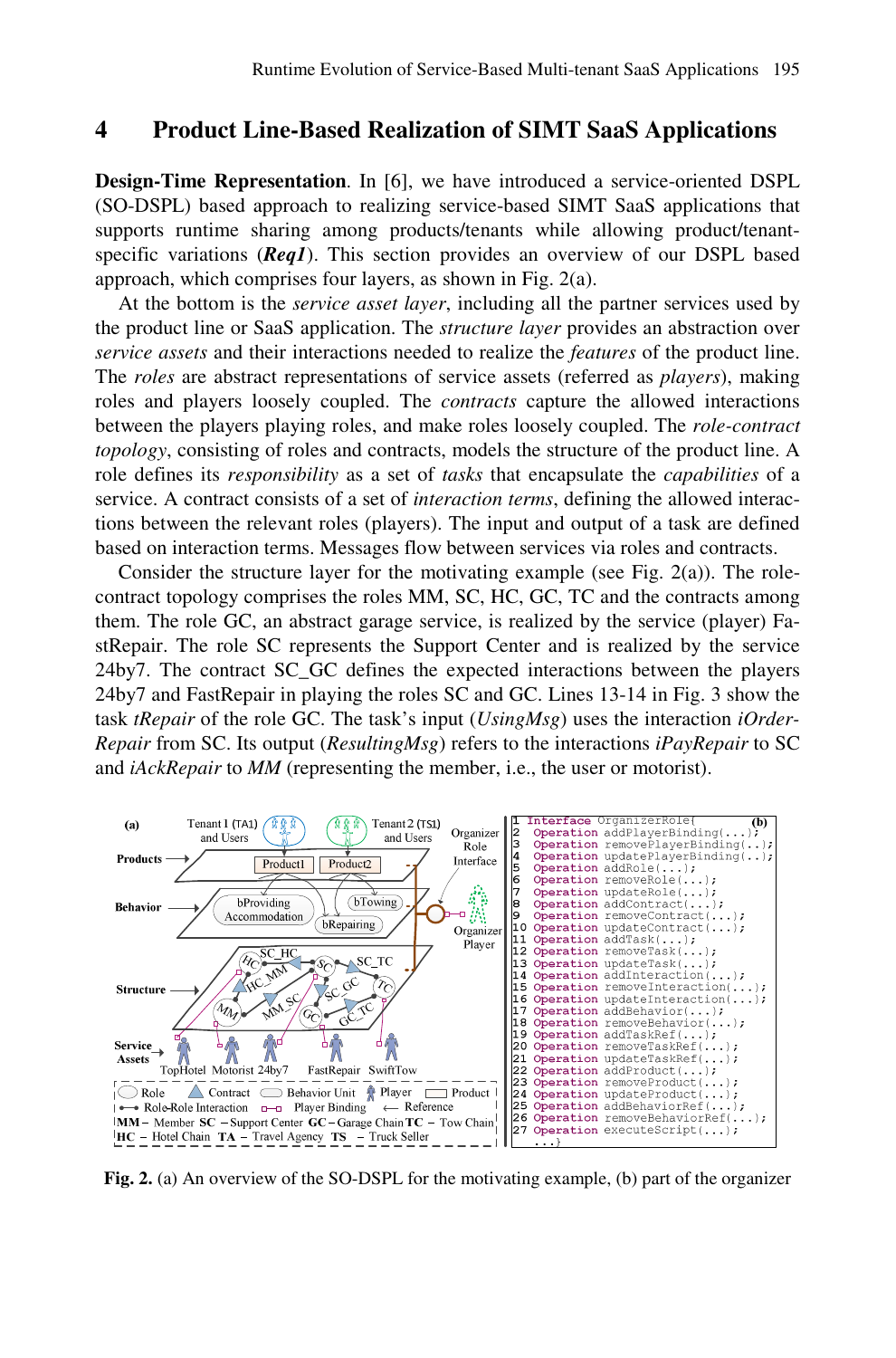```
1 ProductDefinition Product1 {<br>
2 Cos "eProductIReqd"; Cor "ePaidRepair * ePaidRoomRent * eAckedMM";<br>
3 Behavior Repairing (<br>
12 InskRef CC.tRepair ( Initon "eRepaired"; Triggers "eRepaired";<br>
72 T
 3 BehaviorRef bRepairing; BehaviorRef bProvidingAccommodation; ... }
4 Behavior bRepairing {
 5 TaskRef GC.tRepair ( InitOn "eRepairReqd"; Triggers "eRepaired"; }<br>6 TaskRef SC.tPayRepair ( InitOn "eRepaired"; Triggers "ePaidRepair"; }<br>7 TaskRef MM.tAckRepair ( InitOn "eRepaired"; Triggers "eAckedMM"; } ...}<br>8 Behav
 9 Contract SC_GC { A is SC, B is GC;
10 ITerm iOrderRepair(String:msg) withResponse (String:ack)from AtoB; ITerm iPayRepair(..);..}
 11 Contract GC_MM { ITerm iAckRepair(...) ...}<br>12 Robie GC {<br>13 Pask tRepair { UsingMsgs SC_GC.iOrderRepair.Req;<br>13 Task tRepair { UsingMsgs SC_GC.iPayRepair.Req; GC_MM.iAckRepair.Req; } ...}<br>15 Role MM { Task tRepair(...)
```
**Fig. 3.** Part of the configuration for the product line depicted in Fig. 2(a)

The *behavior layer*, consisting of *behavior units*, encapsulates the control flow and regulates the message flow between service assets. To provide a *feature*, a behavior unit realizes a collaboration among a subset of services by coordinating the tasks of the roles that these services fulfill. The topology of the collaboration (referred to as *local topology*) is defined using references to the tasks of the participating roles. The *control flow* is specified as the dependencies between the tasks using their *InitOn* and *Triggers*  clauses (pre- and post-conditions) based on events that are generated by interpreting role-role interactions. For example, consider the behavior unit *bRepairing* (lines 4-7 in Fig. 3). It groups and coordinates the tasks of *GC.tRepair*, *SC.tPayRepair*, and *MM.tAckRepair*. The task *GC.tRepair* depends on the task that creates the event *eRepairReqd*. Its completion generates the event *eRepaired* that triggers (as the preconditions for) the consequent tasks, e.g., *SC.tPayRepair* and *MM.tAckRepair*.

At the *product layer*, a product models a tenant's product configuration and composes the related behavior units by referring to them (*aka*, the *compositional approach*). Products *share* behavior units for their commonality and use different behavior units for their variability, i.e., achieving the *SIMT model*. As depicted in Fig. 2(a), Product1 and Product2 use the behavior unit *bRepairing*, and one of the behavior units *bTowing* and *bProvidingAccommodation*. A product also defines its start and end using CoS (Condition of Start) and CoT (Condition of Termination) (line 2 in Fig. 3).

**Runtime Representation.** The above-mentioned architecture model of the product line is kept alive at runtime using the *models@runtime* concept [7]. As such, its elements can be modified at runtime, e.g., adding roles or contracts. In particular, it has an organizer role and player (see Fig. 2(a)) through which runtime changes to the product line can be performed (see Section 5). The organizer role and player are generic to our approach. Some of their adaptation capabilities that this research uses are shown as adaptation operations in Fig. 2(b).

## **5 Runtime Evolution of Product Line-Based SIMT SaaS Applications**

Two of the main activities for software change management are: (1) identifying a change and its impacts, and (2) designing and implementing the change [5, 13]. In this paper, we consider these activities *at runtime* for service-based SIMT SaaS applications developed using our DSPL based model (*Req2* and *Req3*). Section 5.1 identifies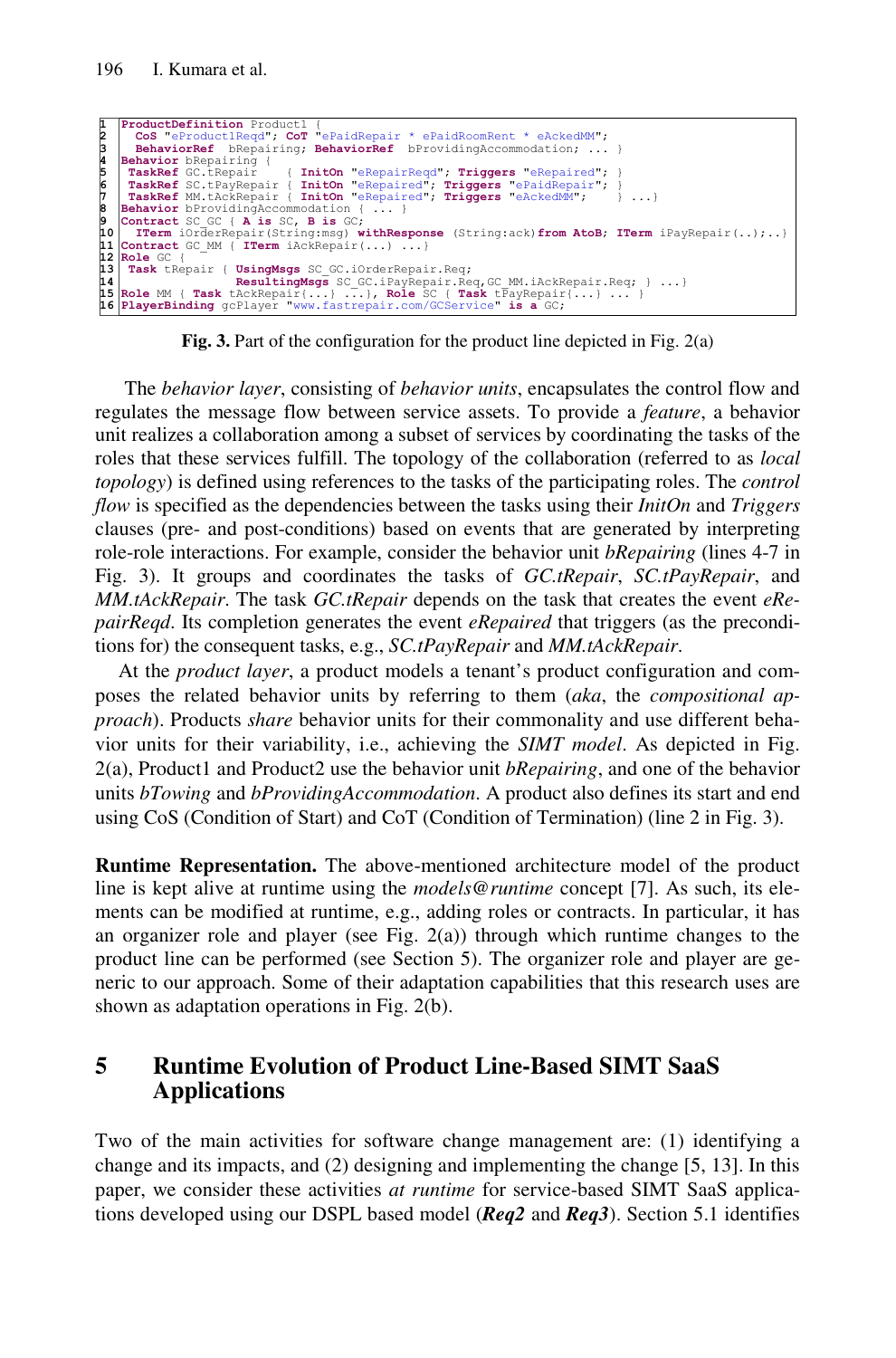the *changes* to the DSPL and their *potential direct impacts*. Section 5.2 discusses the realization and management of the identified changes and impacts in the DSPL.

#### **5.1 Identification of Changes and Impacts**

A change request and the current system are key inputs to a change process [5]. In our approach, external service providers consider changes at the service-level, such as service addition and removal. The SaaS provider and tenants identify changes at the feature-level as addition, removal and modification of features. The SaaS provider can also consider architectural changes, e.g., for the purpose of optimizing the product line architecture. In general, each layer of the product line can be potentially modified to realize a change (see Fig. 4).

**Service Asset Layer.** The changes at the service asset layer include: adding, removing, replacing, and modifying a service asset, service capability changes, and service interface changes. The capability changes include adding, removing, and modifying capabilities and the control relations between them. The interface changes include adding, removing, and modifying operations and the control relations between them.

A new service asset (to be used) requires a role, a player binding for that role, and a set of contracts to capture the expected relationships between the new service asset and the relevant existing service assets in realizing that role. It also introduces new capabilities. The removal of a used service asset makes the related player binding, role, and contracts invalid since the player binding refers to a nonexistent service, the realization of the role is removed, and the contracts represent nonexistent relationships. Moreover, the used capabilities of the deleted service asset are removed. The replacement of a used or an existing service asset requires updating the related player binding. Additionally, the mismatch/difference between the new service and the replaced one can result in capability and interface changes (see below for their impacts). A modification to a used service asset can involve capability and interface changes.

A new service capability (to be used) requires a task to represent it. The removal of a used capability makes the related task invalid since there is no realization for it. The modifications to used capabilities (e.g., merging capabilities) can result in the same types of changes to the relevant tasks. Generally, to use or realize a capability, service



**Fig. 4.** Changeable elements and their *potential direct impact* relations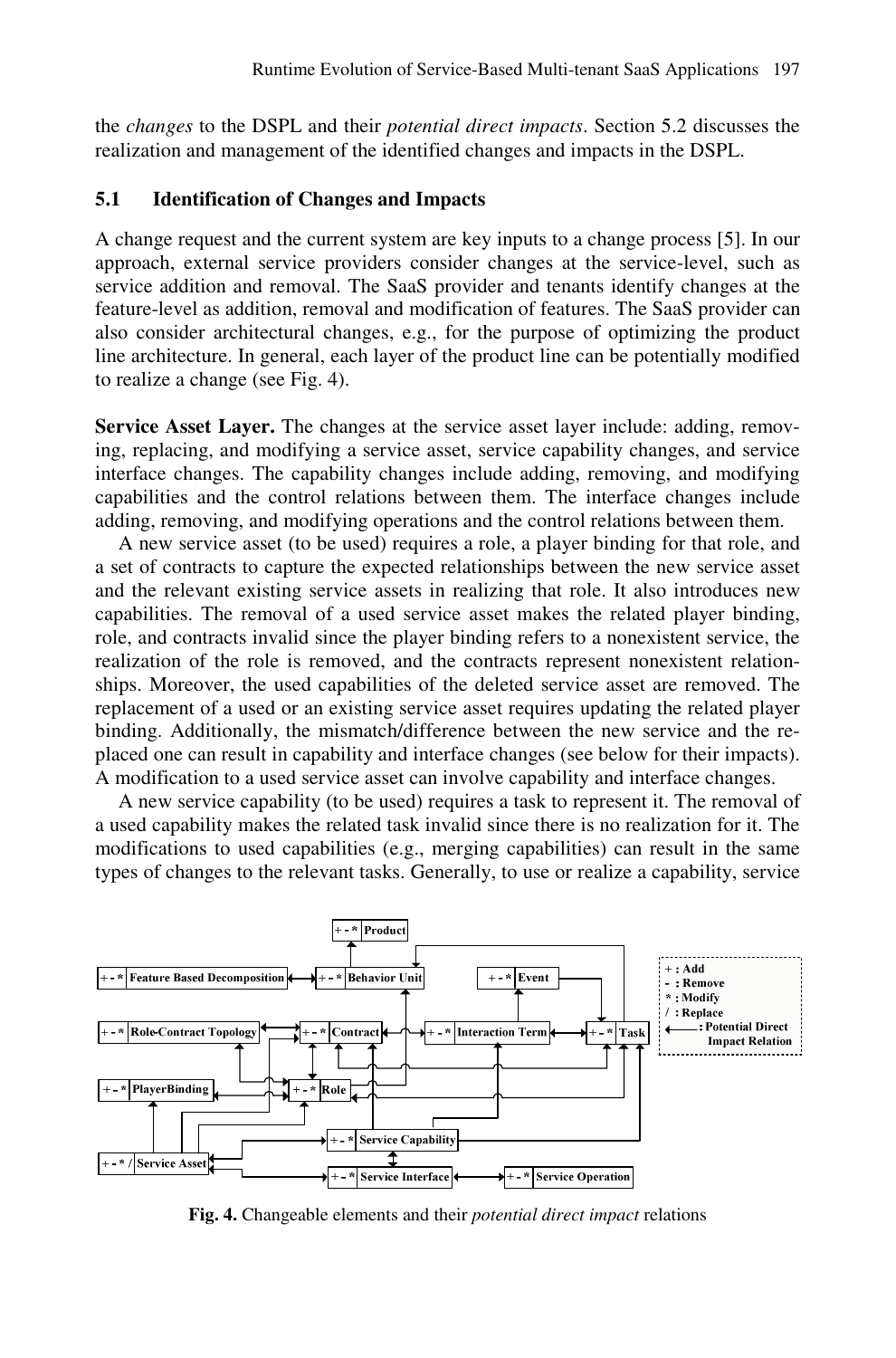assets need to interact with each other, and thus a capability change can also have impacts on contracts and interaction terms. A change to a control relation between used capabilities can affect the dependencies among the corresponding tasks captured in relevant behavior units. A capability change can also involve an interface change.

An interface change related to an unused capability does not affect the product line. The impacts of an interface change related to a used capability (unchanged) are unwanted by the product line, and thus should be controlled (see Section 5.2). An interface change that alters a used capability has the same impacts of a capability change.

**Structure Layer.** The changes at the structure layer include adding, removing, and modifying the role-contract topology and the player bindings. The modifications to a role-contract topology include adding, removing, and modifying roles and contracts. Altering a role involves adding, removing, and modifying tasks. Altering a contract involves adding, removing, and modifying interaction terms. The modifications to a player binding include updating its endpoint and role reference.

The addition and removal of the role-contract topology implies the initiation and termination of the system. A new role may need a set of tasks, a player binding, and the contracts with the other roles that the new role should interact. The removal of a role deletes its tasks, and makes its contracts and the references to the role in behavior units and player bindings invalid. A new contract between two roles relates the two roles, and may require a set of interaction terms to be used by the tasks of the two roles. A deletion of a contract removes its interaction terms and the association between the related roles, and makes the references to it by the related tasks invalid.

A new task may use a subset of existing interaction terms, and require the references to it in the behavior units that need to use it. If an interaction term used in a task is not shared by other tasks, the removal of the task makes the interaction term isolated. A deleted task also makes the reference to it in the related behavior units invalid.

A new interaction term may require adding the references to it in the tasks that need to use it. A deleted interaction term makes the references to it in the related tasks invalid. Moreover, the changes to interaction terms that alter the events they create can affect the representations of the dependencies between tasks (*InitOn/Triggers* of a task reference). A new incoming interaction of a task may require adding the relevant events to the *InitOn* of the related task references. A removed incoming interaction makes the references to the related events invalid. The similar impacts on the *Triggers*  of a task reference can occur due to a change to an outgoing interaction of a task.

A new player binding for a role makes the role implemented by a player. A deleted player binding removes the realization for the corresponding role.

**Behavior Layer.** The changes at the behavior layer include creating, deleting, and modifying the *feature-based decomposition* of the behavior layer. The alterations to this decomposition involve adding, removing, and modifying behavior units. The modifications to a behavior unit involve adding, removing, and modifying its task references. The alterations to a task reference include adding, removing, and updating its *InitOn* and *Triggers* clauses to create and change the dependencies between tasks.

The creation and deletion of the feature-based decomposition of the behavior layer implies the initiation and termination of the system. A new behavior unit requires the references to it in the products that need to use it. A deleted behavior unit makes the references to it in the relevant products invalid. The changes to the task references and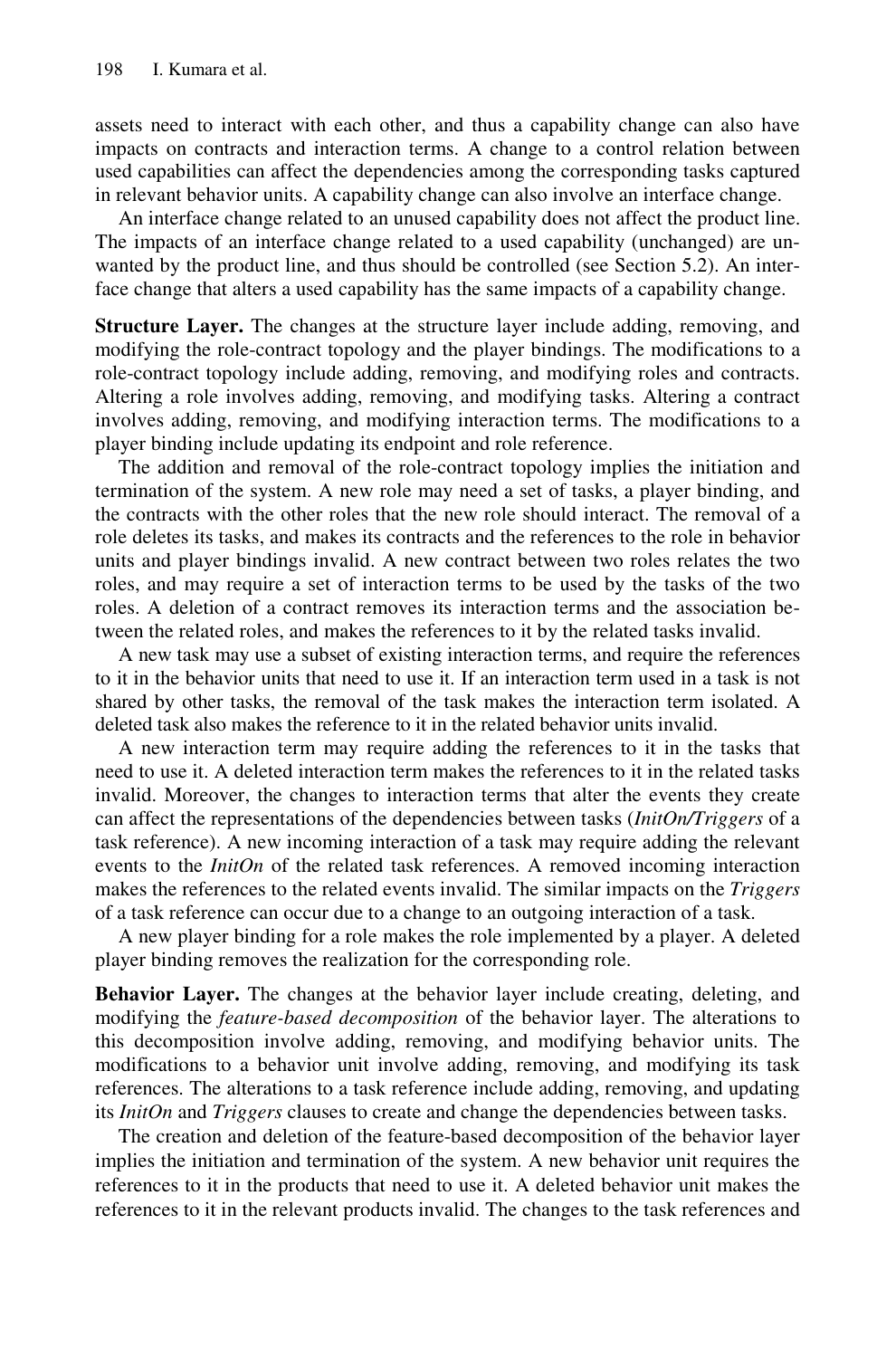task dependencies captured in a behavior unit can alter the service collaboration (the feature implementation) realized by the behavior unit. This in turn can modify the feature (an end-user experienced functionality/behavior) offered by the behavior unit.

A change to a feature implementation can introduce unintended behaviors to one or more different features as well as to a subset of the products that use the feature. As an example for the first case, consider that the feature *AtGarage* uses the feature *Tow* to carry a vehicle to a garage (used by Product2), and the new feature *VehicleHire* also needs the feature *Tow* to tow a rented vehicle (to be used by Product1). Changing the collaboration related to the feature *Tow* can affect the feature *AtGarage.* As an example for the second case, suppose that Product2 needs a periodic repair notification. Modifying the collaboration for the shared feature *Repair* for this purpose adds an unwanted behavior to Product1. These effects need to be reduced (see Section 5.2).

**Product Layer.** The changes at the product layer include: adding, removing, and modifying products. The modifications to a product involve adding and removing the references to behavior units, and updating its CoT and CoS. Since the events used in the CoT and CoS of a product depend on the behavior units that the product uses, the inclusion and exclusion of a behavior unit in the product as well as the change to a behavior unit used by the product can affect the CoT and CoS of the product.

#### **5.2 Realization of Changes and Impacts**

In this section, we describe how the identified changes and impacts can be realized in the SO-DSPL, and how the change impacts are managed and realized.

**Solutions for Changes.** The change primitives supported by the organizer (see Fig. 2 (b)) are used to perform the changes to the runtime model of the product line.

Using the operations *[add/remove/update][Role/Contract]()*, the role-contract topology can be altered. The methods *[add/remove/update]PlayerBinding()* can be used to realize player binding changes. To change tasks, interaction terms, and their relations, the operations *[add/remove/update][Task/Interaction]()* can be used.

The operations *[add/remove]Behavior()* need to be used to add or remove a behavior unit. By changing the task references of a behavior unit using the methods *[add/ remove]TaskRef()*, the local topology of a collaboration captured in a behavior unit can be modified. The control flow can be altered by modifying dependencies among tasks via changing their *InitOn* and *Triggers* using the operation *updateTaskRef()*. For example, to ensure a repair notification (*MM.tAckRepair*) follows a repair payment (*SC.tPayRepair*), the *InitOn* of the taskref *MM.tAckRepair* in the behavior unit *bRepairing* (Fig. 3) can be replaced by the *Triggers* of *SC.tPayRepair*. Figure 5 shows this variation with an EPC (event-driven-process chain) diagram [14].



**Fig. 5.** Changing the control flow via altering task dependences (a) initial, (b) modified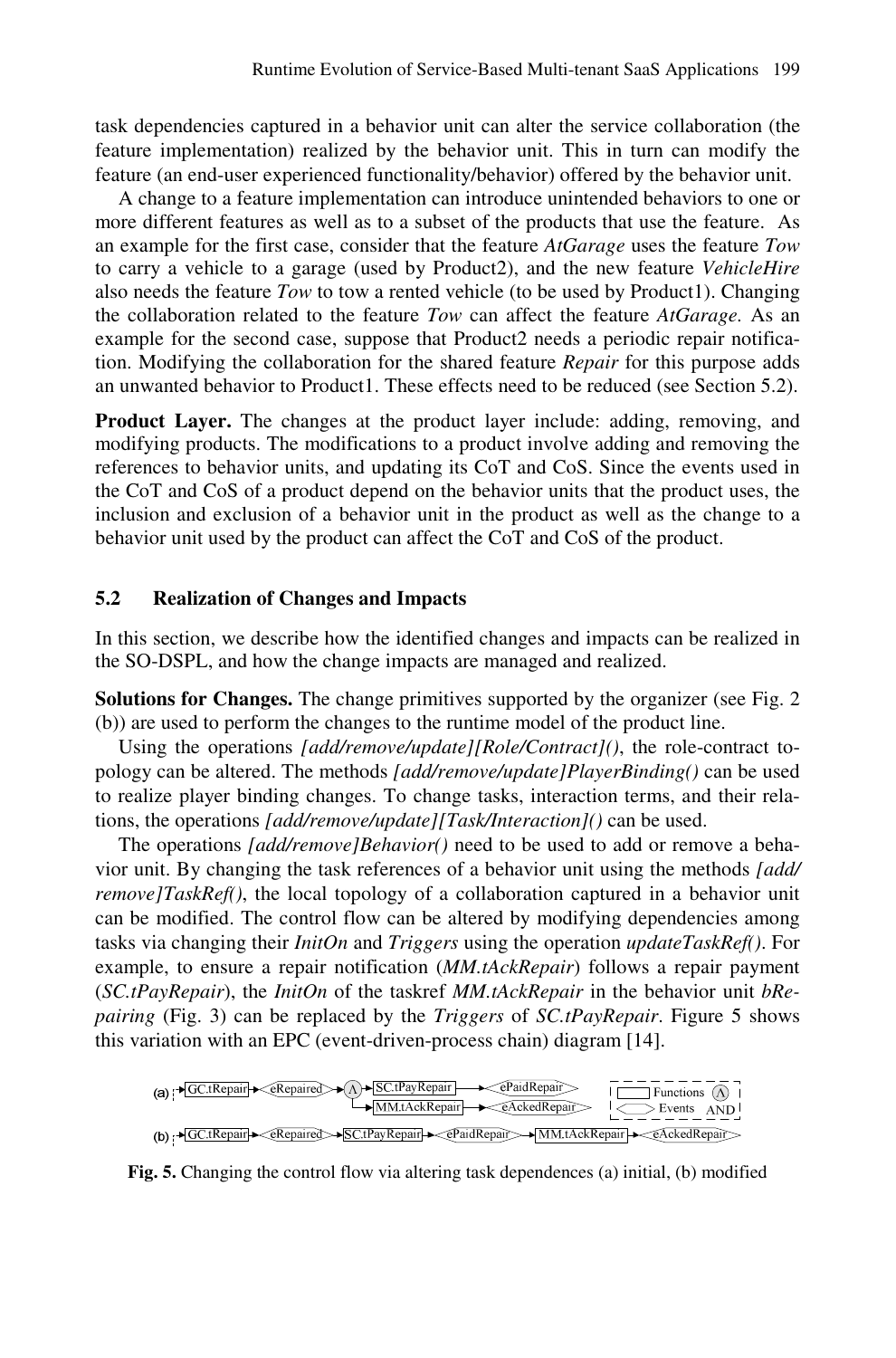A product can be created and removed using the methods *[add/remove]Product().*  The operation *updateProduct()* can be used to alter the CoS and CoT of a product. A created product can be reconfigured using the operations *[add/remove]BehaviorRef()*.

**Solutions for Impacts.** The general approach to realize an impact of a change is as follows. If a change E causes a change F as a direct impact, then to propagate this impact, the techniques for realizing the change F need to be used (see above). For example, the removal of a role requires the removal of its contracts since there are invalid, and the operation *removeContract()* can be used to propagate this effect. Note that we assume that the initial change made by a developer is an intended one. Due to limited space, we do not describe each propagation link using the general approach.

 However, there are two cases that require specific techniques to control the propagation of impacts. First, the service interface changes related to a used capability (unchanged) should not be propagated to the product line. Such changes include: operation signature changes, and operation granularity (e.g., split) and transition (control relation) changes. By changing the transformations between role-role interactions and role-player interactions, the propagation of the operation signature changes can be avoided. To cope with the operation granularity and transition changes, sub-service composites that act as *adapters* need to be created. A sub-composite (an adapter) for handling the interface changes of the player C of the role B becomes the new player (the realization) for the role B. In [15], different service composite-based adapters are presented, and thus we will not further discuss these issues in this paper.

Second, the feature changes that add unwanted behaviors to one or more different features or to a subset of products need to be controlled. For this purpose, we create *variations* of the affected feature implementations (collaborations). Such variations are captured in the behavior layer by *specializing* the related behavior units. Note that a variation in a collaboration may require structural changes, e.g., new tasks. A behavior unit can be specialized to create new child behavior units by adding new elements or overriding its existing elements. The parent represents common behaviors, and the children represent variations. For instance, to support towing a rented vehicle*,*  the behavior unit *bTowing* can be extended to create *bTowingRentedVehicle* (Fig. 6). The task *VC.tGetLocation* is created (VC - vehicle renting company), and a reference to it is added to *bTowingRentedVehicle*. The *InitOn* of *TC.tTow* is overridden to ensure that the towing starts after *VC.tGetLocation* gave the destination. Now, Product1 uses *bTowingRentedVehicle*, while Product2 continues using *bTowing* (no impact).

Note that, due to limited space, the use of the proposed techniques to solve feature implementation dependency types that can make products invalid, e.g., operational dependency [16] and feature interaction [17] is not discussed. To address these issues, the works in [16, 17] used (class) inheritance and coordination, which we also adopt.

|  | 1 Behavior bTowing                                                                                |
|--|---------------------------------------------------------------------------------------------------|
|  | 2 TaskRef TC.tTow { InitOn "eGCLocKnown"; Triggers "eTowed"; }  }                                 |
|  | <b>3 Behavior</b> bTowingRentedVehicle extends bTowing {                                          |
|  | 4 TaskRef VC.tGetLocation { InitOn "eTowReqd"; Triqqers "eVCLocKnown"; }                          |
|  | <b>5 TaskRef</b> $TC$ .tTow { <b>InitOn</b> "eVCLocKnown"; <b>Triqqers</b> "eTowed"; } $\ldots$ } |

**Fig. 6.** Extending the collaboration for the feature *Tow* for the feature *VehicleHire*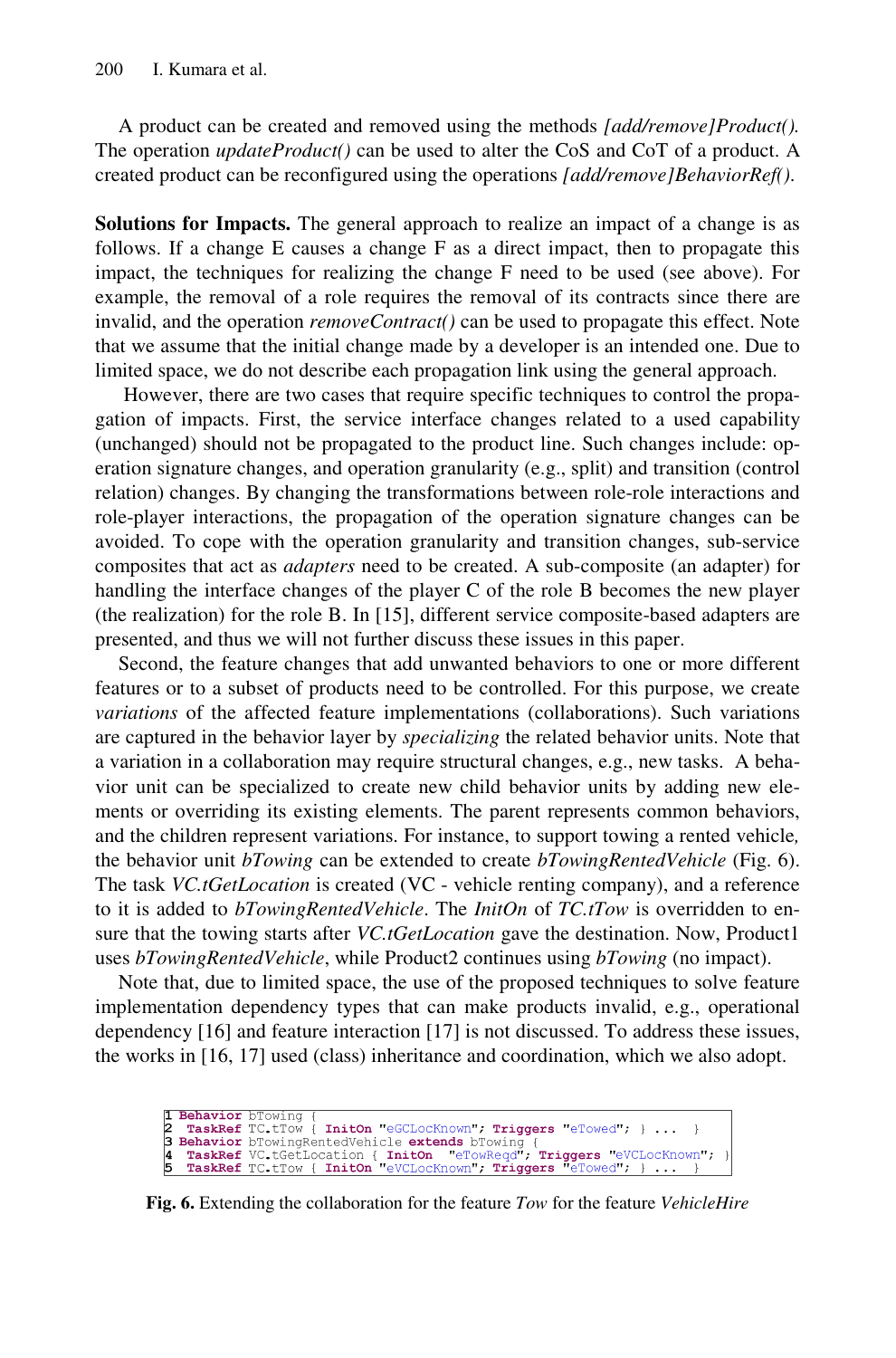**Realization of Changes and Impacts to the Running Application.** Upon receiving a change request, the software engineer identifies the initial changes to realize the change request as well as the further impacts of each change. The solutions for the identified changes and impacts are designed and then specified in a form of a change script. A unit in such a script is a *change command*, which comprises a name and a set of parameters as name-value pairs. For example, *addBehavior* is a command name, and *bId ="bRentingVehicle"* is a parameter (line 18 in Fig. 7). These change commands are the representations of the change primitives of the organizer at the scriptlevel. The changes defined in a change script can be applied to the running system using the operation *executeScript()* of the organizer role. The organizer creates the executable change commands (in Java) from a change script, and applies those commands to the runtime model of the system created using the *models@runtime* concept.

**An Example.** Bellow, we present the process of designing a change script using an example: *add feature VehicleHire* whose implementation creates a new collaboration among a subset of services to implement the feature *VehicleHire* for use in Product1.

- 1. *Identifying and defining role-contract topology and service changes*: A developer identifies the differences between the expected topology and the initial one, and specifies the differences in a change script. For instance, the collaboration for *VehicleHire* requires a topology consisting of the roles MM, VC (vehicle renting company) and SC, and contracts SC\_MM, SC\_VC and VC\_MM. The roles MM and SC, and contract SC\_MM are in the initial system so the required changes concern the role VC, and contracts SC\_VC and VC\_MM. The player *TomAuto* is required to play role VC. Lines 3, 8, and 15 in Fig. 7 define part of these changes.
- 2. *Identifying and defining role-role interaction changes*: Next, a developer designs the changes to interaction terms. In our example, we add the interaction terms *iOrderVehicle* and *iPayVehicleFare* to the contract SC\_VC, and the interaction term *iAckVehicleBooking* to the contract VC\_MM. Lines 9-10 and 12 in Fig. 7 specify part of these changes.

```
AddFeatureVehicleHire{
                                                                           rId: role id cId: contract id bId: behavior id
123456789011123456789012223
        // Roles related changes
                                                                           tId: task id tmId: term id pdId: product id
       Alternation and the relation of the set of the set of the relation of the relation of addRole rId="VC";<br>addRole rId="VC"; tId="tRentVehicle" usingMsgs="SC_VC.iOrderVehicle.Req";<br>resultingMsgs="SC_VC.iOrderVehicle.Res, VC_M
        // Contracts related changes
       // Contracts related changes<br>
addContract ofd="SC_VC" rAId="SC" rBId="VC";<br>
addContraction tmId="iOrderVehicle" cId="SC_VC" direction="AtoB" ...;<br>
addInteraction tmId="iPayVehicleFare" cId="SC_VC" direction="BtoA" ...<br>
add
                                                                                                                                            \ldots ;
       addContract cId="VC MM" rAId="VC" rBId="MM";
         addInteraction tmId="iAckVehicleBooking" cId="VC MM" direction="AtoB" ...;
       ...<br>
// Player-bindings related changes<br>
addPlayerBinding pbId="vcPb" rId="vC" endpoint="www.tomauto.com/VCService";
       ...<br>
// Behavior units related changes<br>
addBehavior bId="bRentingVehicle";<br>
addTaskRef tId="VC.tRentVehicle" bId="bRentingVehicle"<br>
initOn="eRentVehicleReqd" triggers="eVehicleRented";
       ...<br>
// Products related changes<br>
addBehaviorRef pdId="Product1" bId="bRentinqVehicle";
```
**Fig. 7.** Part of the change script for adding the feature *VehicleHire*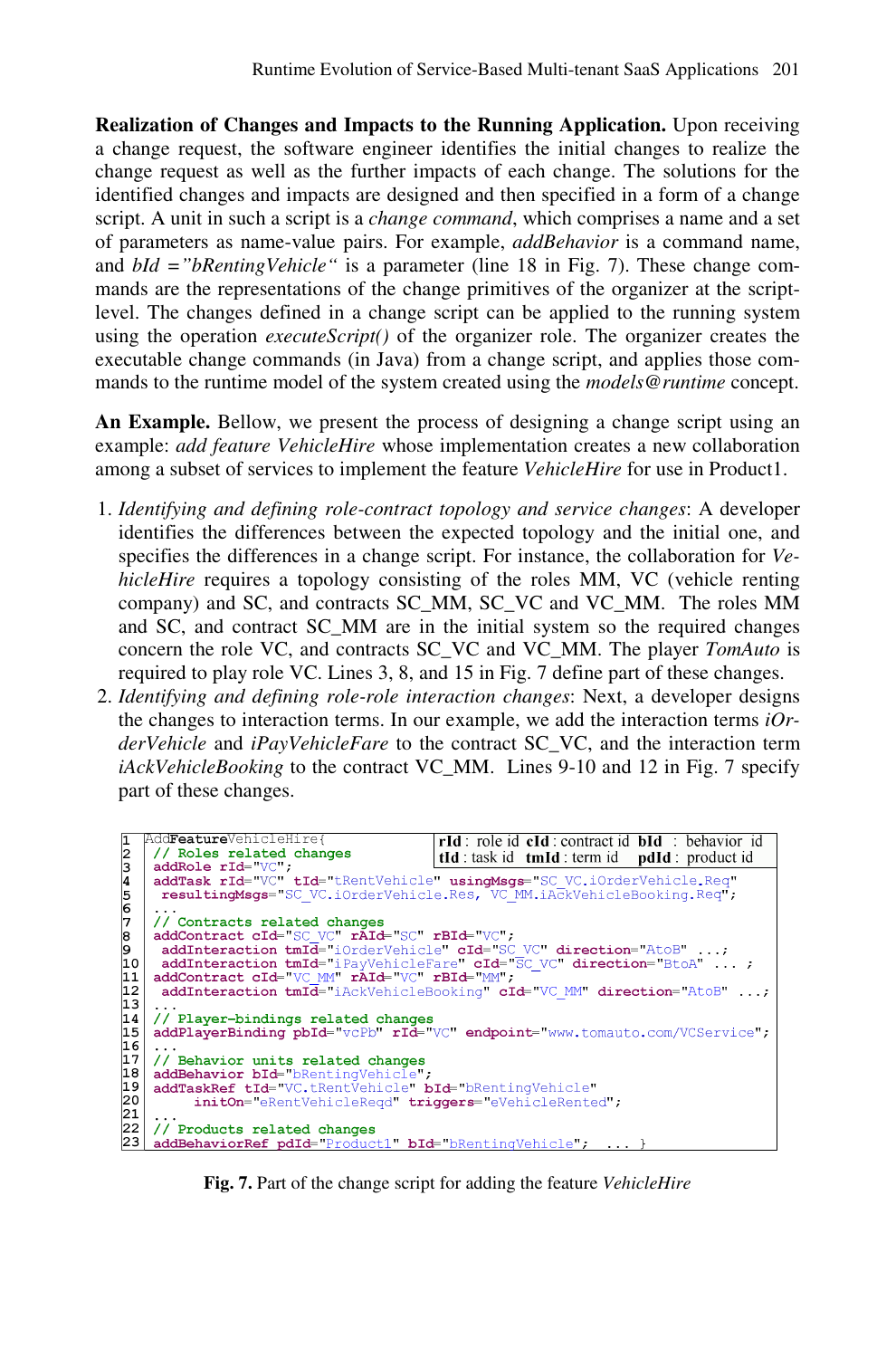- 3. *Identifying and defining task definition changes*: Next, a developer identifies and designs the changes to the task definitions in the related roles. In our example, we create the definitions for the tasks *VC.tRentVehicle, SC.tPayVehicleFare,* and *MM.tAckVehicleBooking*. Lines 4-5 in Fig. 7 define part of the task *tRentVehicle*.
- 4. *Identifying and defining behavior unit changes*: In the next step, the changes to the local topologies, control flow, and behavior layer decomposition are designed. In our example, the behavior unit *bRentingVehicle* needs to be created with the references to the above-mentioned tasks. Lines 18-20 specify part of these changes.
- 5. *Identifying and defining product changes*: Next, a developer reconfigures the affected products. In our example, Product1 needs the feature *VehicleHire*. Thus, a reference to the behavior unit *bRentingVehicle* is added to it (line 23 in Fig. 7).

## **6 Prototype Implementation**

To realize SO-DSPL based SaaS applications in our approach, we adopt and further improve the ROAD/Serendip framework [18, 19], which supports development and management of adaptive service orchestrations. In doing so, we treat the SO-DSPL realization for an SIMT SaaS application as an adaptive service orchestration. We presented this implementation in [6] in detail. For this work, we have used this prototype to analyze the changes and impacts presented in Section 5 and to implement the proposed solutions. We have also formulated and implemented the change commands required for this work, which are generic to our approach and independent from a particular case study.

We provide Eclipse plugins to specify (the change script editor) and perform (the adaptation tool) changes discussed in Section 5. The former can highlight and detect errors of the syntax of change commands. The latter allows executing a change script, shows the status of the execution, and if it fails, the details required to correct and rerun it. The organizer role is exposed as a Web service to allow providing change scripts remotely. We adopt the Serendip language to specify the SO-DSPL architecture and the evolutionary changes. Figure 8 shows a screenshot of the adaptation tool, executing the change script for removing the feature *Accommodation*. The snippets of the change script and the logs of the execution of the script are shown.



**Fig. 8.** A screenshot of the adaptation tool running the script for removing *Accommodation*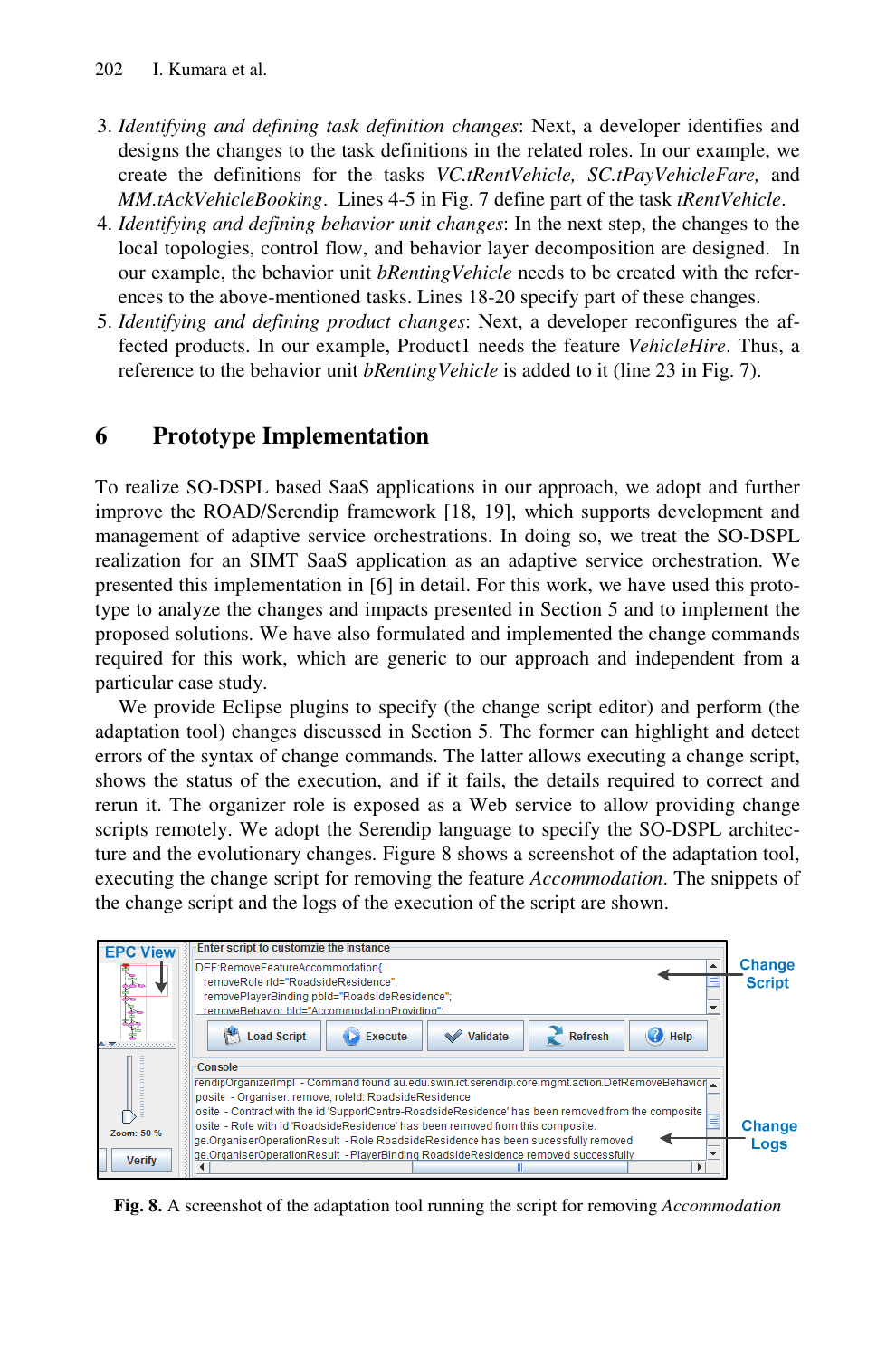## **7 Evaluation**

We demonstrate our approach's feasibility by realizing 10 SPL evolution scenarios (adapted based on [20, 21]) (Table 1). For each scenario, we create a change script capturing the difference between the initial system configuration and the expected configuration after an evolution. A change script is enacted at runtime on the system with the initial configuration. To validate an evolution, we first analyze logs for all the expected changes. Second, we compare the responses and logs for requests to the products after evolution with those of the system having the expected system configuration (manually created). The case study resources are in http://tinyurl.com/d5xlaom.

**Change Impact Analysis.** We assessed the effectiveness of our support for evolution by doing a change impact analysis. The complexity of each scenario was intentionally kept low to make it easier to identify change impacts. Due to limited space, we present the results for three scenarios related to addition, removal, and modification of a feature. The results for other scenarios are in the case study resources (see above).

To add the feature *BankTransfer* (CS3), we create a collaboration consists of the roles BK (Bank), AF (AccountingFirm), and MM. The last two roles and the contract between them (AF\_MM) are part of the initial system. Two new contracts BK\_AF and BK\_MM are created. The tasks and interactions required to implement the bank transfer functionality are added/modified. A new player for realizing the role BK, and the player-binding is added. Finally, the behavior unit *bPayingByBankTransfer,* to capture this collaboration is created, and the related products are updated to use it.

The removal of the feature *BankTransfer* (CS6) is realized by deleting the elements of the collaboration for that feature, which are the same elements introduced in CS3.

Scenario CS10 is implemented by removing the interaction term *iNotifyCompletion* from the contract SC\_MM, and adding a new contract GC\_MM with the same interaction term. Additionally, the tasks *GC.tOrderRepair* and *SC.tAckRepair* are updated to reflect the interaction term changes, and the new task *MM.AckRepair* is added. These modifications are confined to the collaboration for the feature *Repair*.

As per the above analysis, units of change at the feature-level and the service-level are confined to their explicit representations in the SO-DSPL architecture, i.e., collaborations and abstract representations of services, their interactions and the control flow among them. This is a key requirement to support effective evolution [22].

| No:             | <b>Type of Change</b>               | <b>Example</b>                                               |
|-----------------|-------------------------------------|--------------------------------------------------------------|
| CS <sub>1</sub> | Inclusion of a mandatory feature    | Supporting the reimbursement of costs met by a member        |
| CS <sub>2</sub> | Inclusion of an optional feature    | Supporting renting a vehicle as an alternative transport     |
| CS <sub>3</sub> | Inclusion of an alternative feature | Supporting paying by credit card or bank transfer            |
| CS <sub>4</sub> | Mandatory to optional conversion    | Allow using towing or expert advice without repairing        |
| CS <sub>5</sub> | Removal of an optional feature      | Discontinuing providing accommodations                       |
| CS <sub>6</sub> | Removal of an alternative feature   | Dropping the bank transfer payment option                    |
| CS <sub>7</sub> | Splitting one feature into two      | Separating legal assistance from the accident towing         |
| CS <sub>8</sub> | Merging two features                | Merging technical advice and vehicle test reports            |
| CS9             | Feature implementation changes      | Extending fuel delivery by using an external service center  |
| CS10            | Feature implementation changes      | Direct notification by a garage instead via a support center |

**Table 1.** Change scenarios for the roadside assistance case study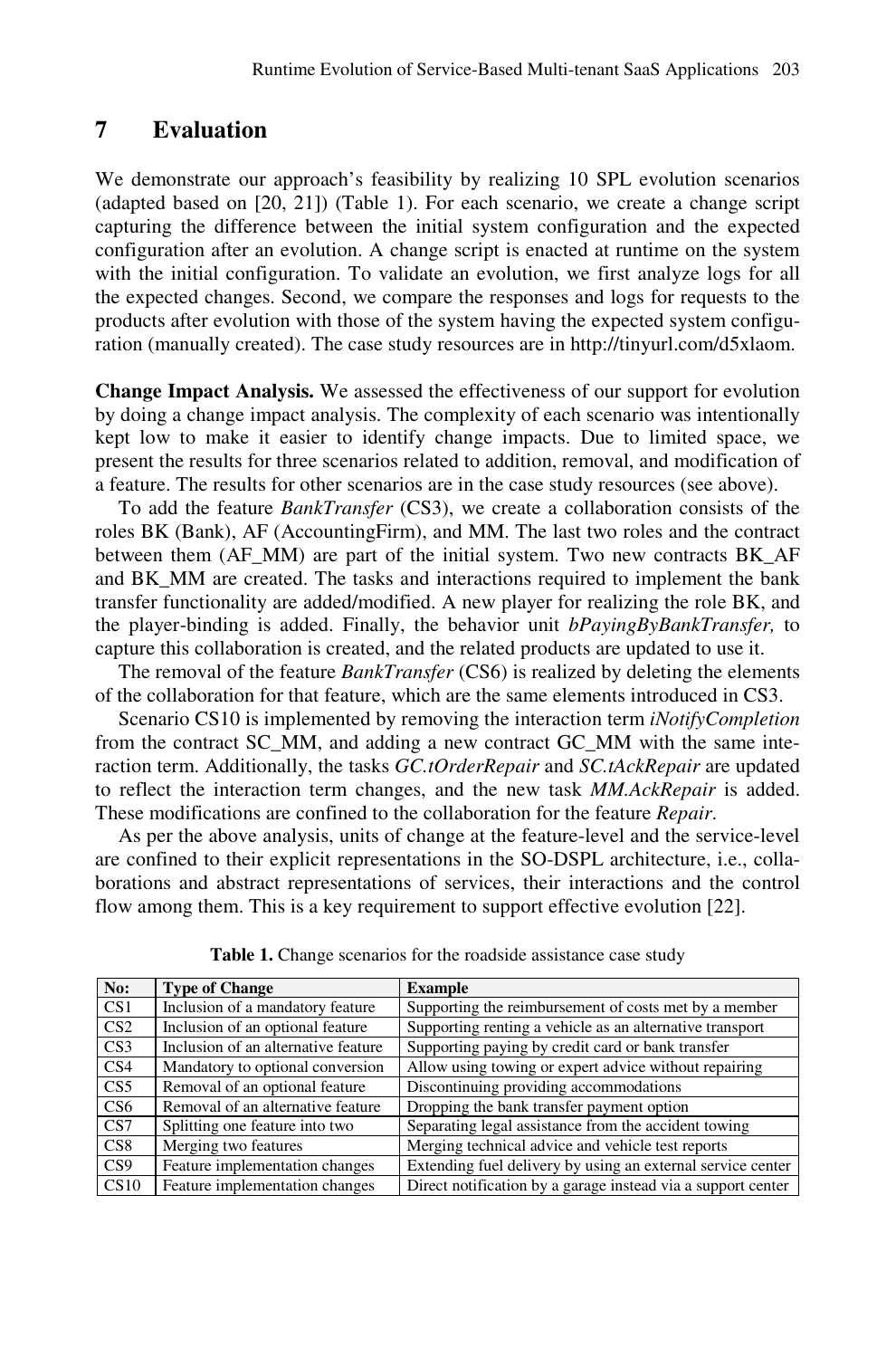

**Fig. 9.** Runtime adaptation realization time and change script size for change scenarios

**Programmer Effort.** We have used lines of code (LOC) as the metric to measure the size of a change script to approximate the effort for developing the change scripts for the case study (similar to [23] ). We ignored blank lines and comments. The length of a line is approximately 120 characters. Figure 9 shows the sizes of the change scripts.

**Runtime Adaptation Realization Time (RART).** We have measured the *runtime adaptation realization time (RART)* for each scenario. It is the time difference between the system receiving a script and its being ready for use after changes. The framework was run on an Intel i5-2400 CPU, 3.10GHz with 3.23 GB of RAM and Windows XP. As shown in Fig. 9, the RART is within 6-110 milliseconds. We believe that this is reasonable. In addition, we observed a correlation between the RART and the size (LoC) of a change script, which approximately corresponds to the number of atomic adaptation steps included in the script. We also observed that the time taken for the removal of a feature (CS3) is low compared to its addition (CS6).

#### **8 Related Work**

We discuss below the existing research efforts from the perspectives of (D)SPLs and SaaS applications that consider *service-based systems* and support *runtime* changes.

In general, the *runtime* changes to a product line fall into two categories: adaptation of a product, and evolution of the product line [9]. Most existing works studied only the first issue [9]. We also considered it in [6] and thus focus on the second issue in this paper. In a product line, the problem space (e.g., the feature model), the solution space, and the mapping between them can evolve [20]. Within the scope of this paper, we consider the solution space for an SO-DSPL. Among the works focused on the solution space, Morin et al. [7] and Baresi et al. [21] supported modifying a business process at a set of *predefined* variation points to create products. They used SCA (Service Component Architecture) and BPEL (Business Process Execution Language) to realize their SO-DSPLs, and AOP (Aspect-Oriented Programming) to realize changes. Bosch and Capilla [24] supported, in a smart home SPL, feature-level changes by mapping a feature to a device that offers a particular service.

Studies on runtime changes to SaaS applications considered issues such as tenant on-boarding [2] and tenant-specific variants [3, 4]. Ju et al. [2] proposed a formal model to assess the cost of tenant on-boarding. In the context of *component-based systems*, Truyen et al. [3] proposed the tenant-aware dependency injection to bind tenant-specific variants to the variation points of the application' component model. Moens et al. [4] proposed a feature-model based development of services where a one-to-one mapping between a feature and a service is used. These services are deployed in a cloud environment and composed based on the selected features.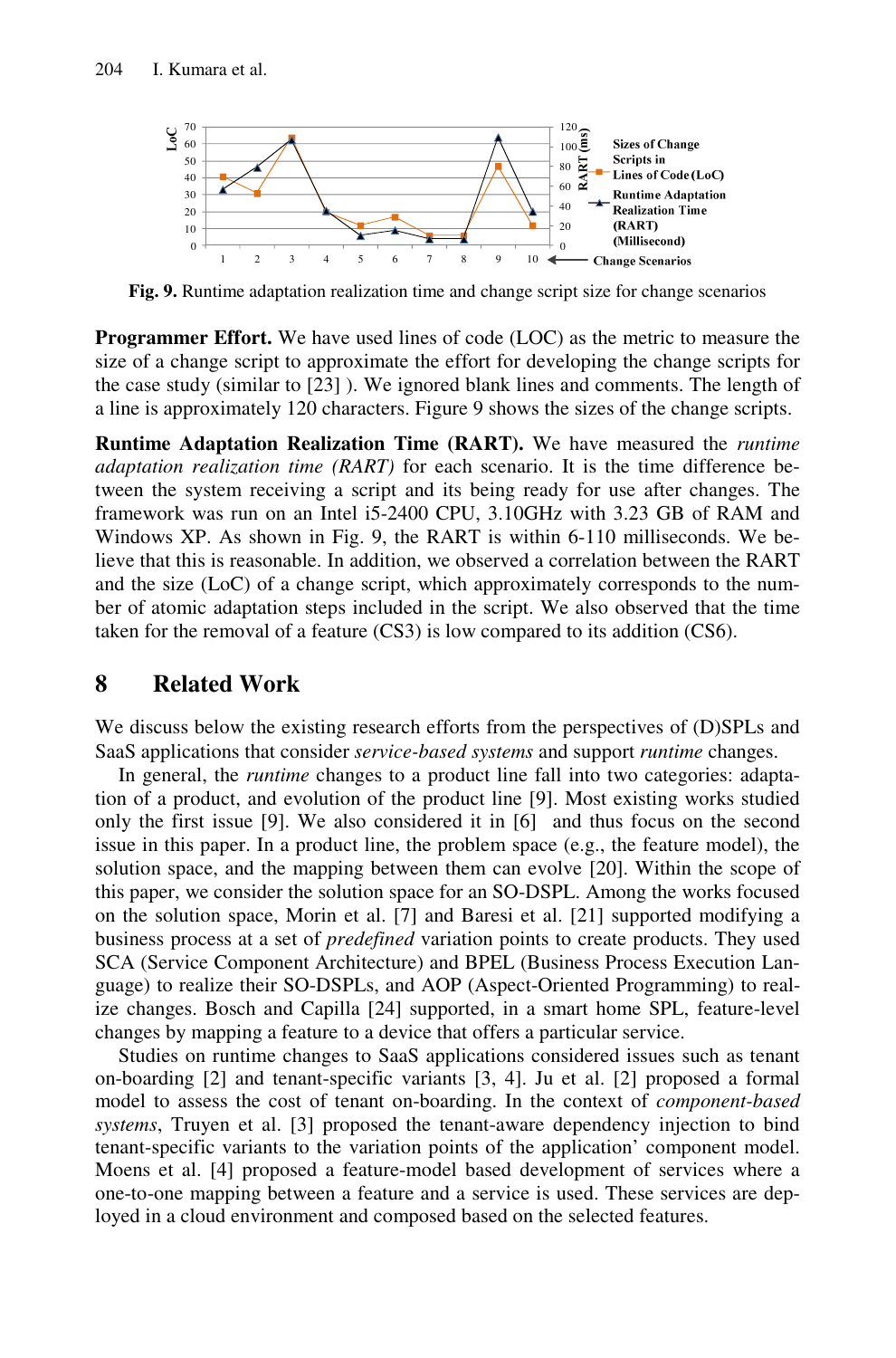| <b>Criterion</b><br>Approach                |                        |  |        |                          | [24    |   | Γ4              | we | + Supported    |
|---------------------------------------------|------------------------|--|--------|--------------------------|--------|---|-----------------|----|----------------|
| Req1                                        | <b>Runtime Sharing</b> |  | -      | -                        |        |   | $\qquad \qquad$ |    | - Not          |
|                                             | Variations             |  |        |                          |        |   |                 |    |                |
| <b>Req2</b> : Managing Changes              |                        |  | $\sim$ | $\sim$                   | $\sim$ | ۰ |                 |    | Supported      |
| <b>Req3</b> : Managing Change Impacts       |                        |  | -      | $\overline{\phantom{a}}$ | -      | ۰ |                 |    | $\sim$ Limited |
| Explicit Representations of Units of Change |                        |  |        | $\tilde{\phantom{a}}$    | -      | ۰ |                 |    | Support        |

**Table 2.** A summary of the comparative analysis of the related works

In analyzing the above works, the studies that allow modifying the product line or SaaS application at the predefined variation points did not consider the changes to the base model and its variation points, and the studies that used a compositional approach assumed a feature as a component service. None of them considers change impacts on variants. The underlying technologies used (i.e., SCA and BPEL) do not sufficiently represent the structure and behavior of services or modular service collaborations, and thus offer little support to explicitly represent units of change at the feature-level or the service-level. Moreover, the works in DSPLs usually create physically separated variants, which do not meet the requirements of the SIMT model.

In comparison with the above approaches (Table 2), we use a compositional technique to realize the variability by treating collaboration as the unit of composition. A collaboration provides a better abstraction to modularize a feature compared to a service or an arbitrary process fragment [6]. Moreover, we consider the runtime changes to an SO-DSPL that supports runtime sharing, and the management of the impacts of those changes. Our product line architecture provides an abstraction over the service asset space and explicitly represents features as modular units.

#### **9 Conclusions and Future Work**

We have addressed the runtime evolution of single-instance multi-tenant SaaS applications that are realized based on SO-DSPLs and support runtime sharing and tenantspecific variations. We have identified different types of changes to the SaaS application and their potential impacts, and proposed techniques to realize those changes and impacts at our SO-DSPL based SaaS applications. In particular, we have presented solutions to control the impacts of a change on tenants (products). A change is realized on the runtime model of the product line created based on the models@runtime concept. We have evaluated our approach with a case study and related analysis concerning change impacts, effort of developing change scripts, and time to realize a runtime change. The results have shown that our approach is feasible and beneficial.

In future, we plan to extend FeatureIDE (http://fosd.de/fide) to provide direct support for feature-based evolution, to study change impacts on ongoing transactions, and to explore the performance variability in a service-based SaaS application.

**Acknowledgements.** This research was partly supported by the Smart Services Cooperative Research Centre (CRC) through the Australian Government's CRC Program (Department of Industry, Innovation, Science, Research & Tertiary Education).